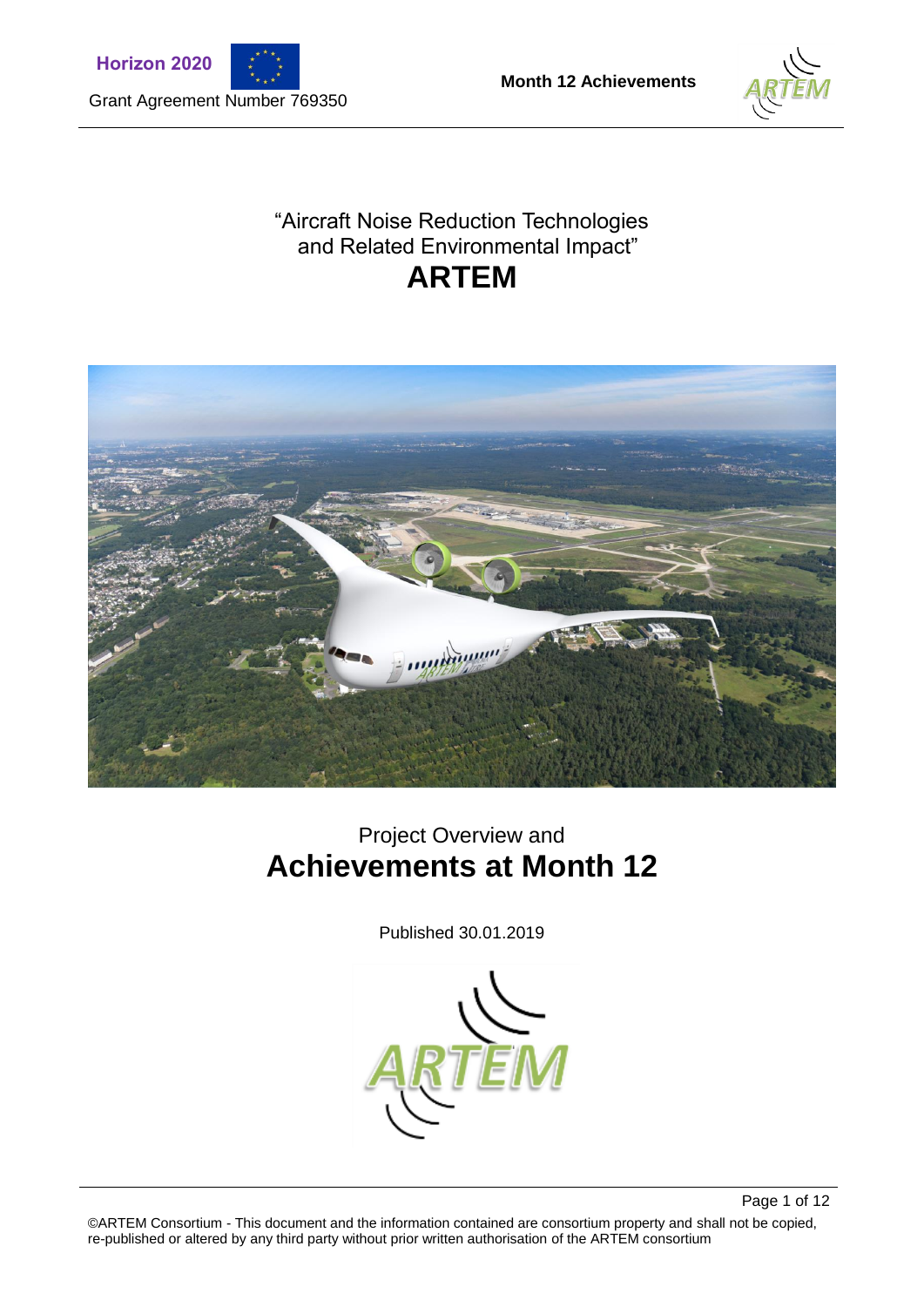



Page 2 of 12

### **1. General information and project objectives**

"ARTEM" – stands for **A**ircraft noise **R**eduction **T**echnologies and related **E**nvironmental i**M**pact

ARTEM is a four-year research project, started in December 2017, and is devoted to the development of novel noise reduction technologies for low-noise 2035 and 2050 aircraft configurations.

The project was set up in order to help closing the gap between noise reductions obtained by current technologies - as already applied or being matured in large EC technology projects such as OpenAir and CleanSky - and the long-term goals of ACARE, i.e. a noise reduction of 65% for each aircraft operation in year 2050 compared to the reference year 2000 value.

Therefore, ARTEM takes up innovative ideas and concepts for efficient noise reduction by novel liner concepts and investigates the potential of dissipative surfaces as encountered with the development of meta-materials. The aim is to develop those "Generation 3" noise reduction technologies (NRTs) to a technology readiness level (TRL) of 3 (experimental proof of concept) to 4 (technology validated in lab).

Within the project it is taken into account, that future aircrafts, anticipated to be introduced between 2035 and 2050, might have different configurations than the current tube-and-wing design with underwing–mounting of the engines. For 2035, the tube-and-wing layout could persist while the engine placement might differ, e.g. being semi-buried in the fuselage. For the 2050 time frame, blended wing-body aircrafts with very high bypass ratio (BPR≥16) may power long-range aircrafts, while regional aircrafts might exhibit hybrid propulsion systems or distributed electric propulsion system.



**Figure 1: Left:** *A possible candidate for 2035 air transport: ONERAs NOVA concept with semi-buried engine (© ONERA, 2015). Right: Initial layout of a blended wing body anticipated for 2050 operation, equipped with generic UHBR engines mounted on pylons on the top of the centerbody (© University RomaTre, 2018).*

The noise signature of the anticipated configurations will be strongly influenced by the interaction of several aircraft components: the interaction of airframe, high-lift-system, and propulsive jet of the engine(s), the interaction of airframe and engine inlet, the interaction of the landing gear with the airframe. These effects – which directly involve the noise generation - will be investigated in the ARTEM framework by dedicated experiments and high-fidelity numerical calculations.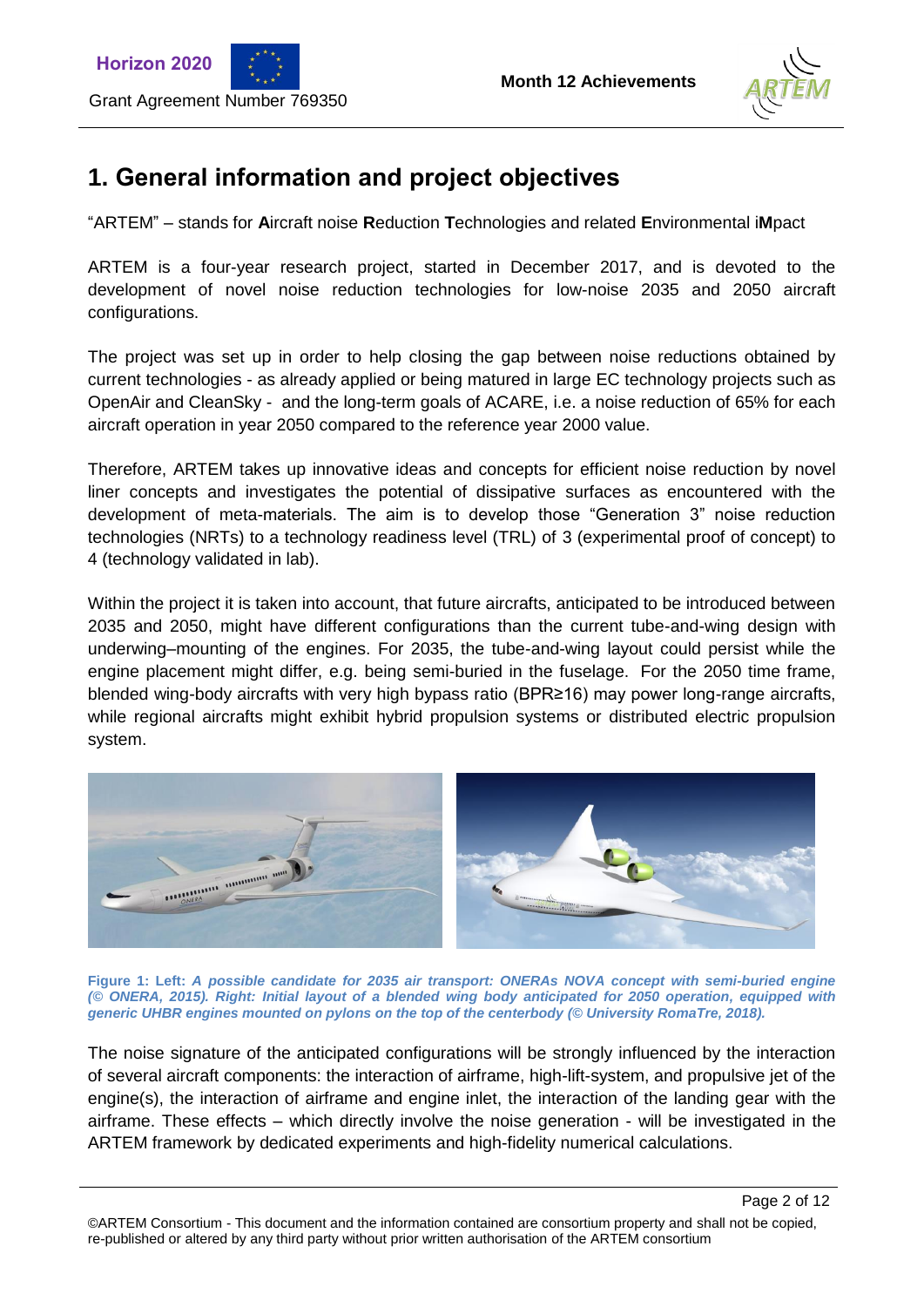



### **Reduce noise sources, reduce noise propagation, predict the impact of new aircrafts and their noise reduction**

The first core topic of ARTEM is the development of innovative technologies for the reduction of aircraft noise at the source. The approach moves beyond the reduction of isolated noise sources as pure fan or landing gear noise and addresses the interaction of various components and sources - which often contributes significantly to the overall noise emission of the aircraft.

Secondly, ARTEM addresses innovative concepts for the efficient damping of engine noise and other sources by the investigation of dissipative surface materials and liners. The development work will mature, and subsequently down select these technologies by comparative testing in a single relevant test setup. Furthermore, noise shielding potential for future aircraft configurations will be investigated.

The noise reduction technologies will be coupled to the modelling of future aircraft configurations as the blended wing body (BWB) and other innovative concepts with integrated engines and distributed electrical propulsion. The impact of those new configurations with low noise technology will be assessed in several ways including industry tools, airport scenario predictions, and auralizations.

Initiated by the Association of European Research Establishments in Aeronautics (EREA), ARTEM follows a holistic approach for noise reduction of future aircrafts and provides enablers for quiet air traffic of the future which is an important part of EREAs Future Sky initiative.

ARTEM brings together the expertise of a large and diverse consortium consisting of twenty-four (24) partners throughout Europe: national research centers for aviation research, universities, small-and medium-sized enterprises (SMEs), and major European aircraft industry companies.

#### **Project Details**

| 769350                                |
|---------------------------------------|
| Smart, Green and Integrated Transport |
| 2017-12-01,                           |
| 2021-11-30                            |
| 7.9 M€                                |
| 7.5 M€                                |
| <b>DLR</b>                            |
| MG-1-2-2017 "Reducing aviation noise" |
| RIA - Research and Innovation action  |
|                                       |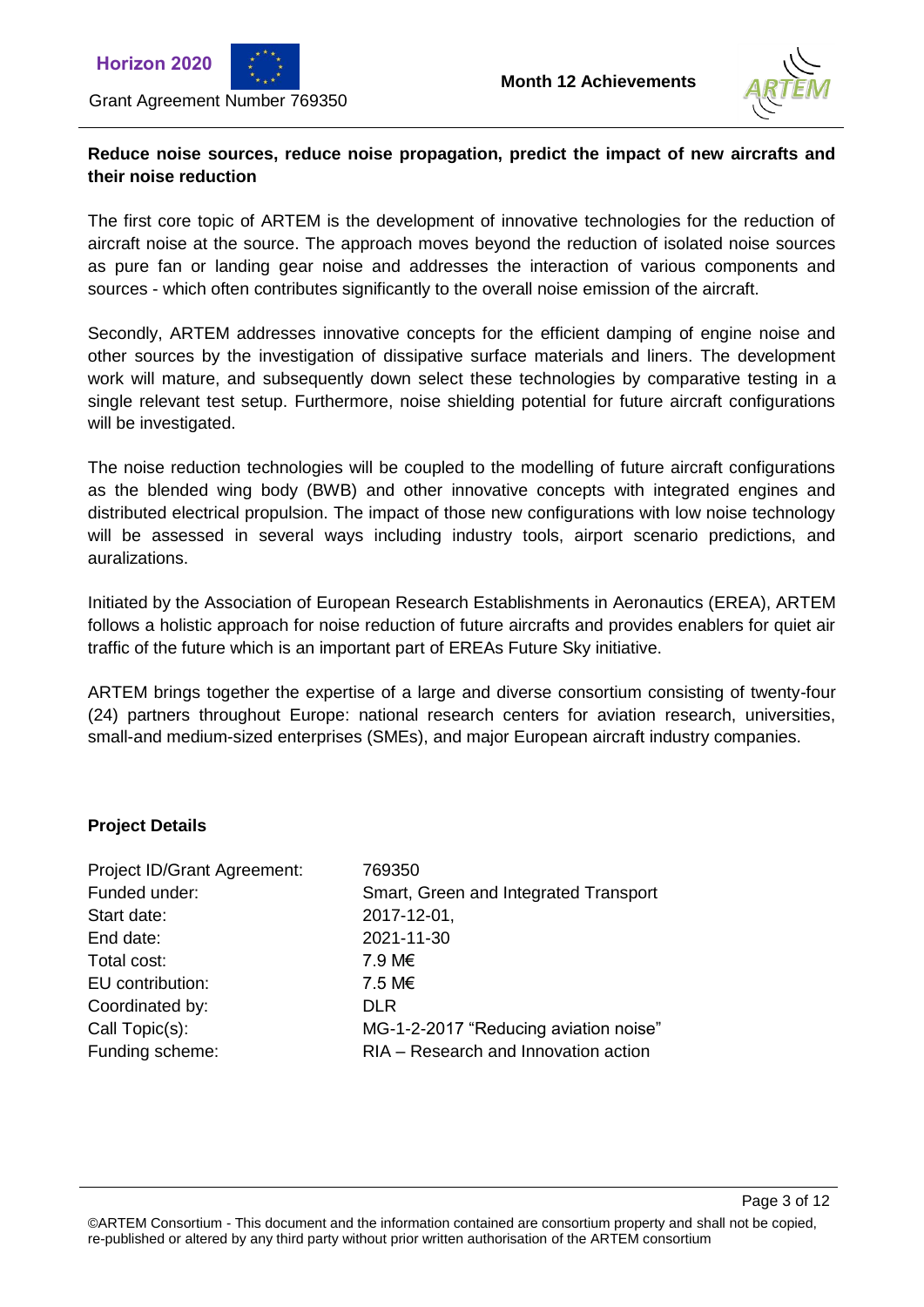





# **2. Activities during the first year**

### **Get it rolling**

The project officially started on 01.12.2017. A kick-off event for all partners was organized on the  $7<sup>th</sup>$  and  $8<sup>th</sup>$  of December 2017 in Berlin, which provided information about partner's specific skills and knowledge, enabled a mutual exchange about project objectives and tasks, and supported the development of a team spirit right from the beginning of the project.

During the first months, an extensive exchange took place defining in detail the specifications for technology assessment and the data sets which will be generated during technology development. Subsequently, the generated data sets are required by other partners for the assessment of the technologies benefits when implemented in the novel aircraft configurations.

The results of these activities are documented in two reports "Specifications" (ARTEM deliverable 4.3) and the "Data Management Plan (DMP)" (ARTEM deliverable D4.4).

#### **Determination of aircraft design parameters and airframe aerodynamic characteristics required for noise assessment**

Within ARTEM, the development of noise reduction technologies shall be assessed with respect to aircraft configurations which are anticipated for the future with an entry-into-service by 2035 and 2050, respectively. These will have different configurations in order to reduce fuel-burn and emissions, and provide low-noise air transport.

In order to make best use of available resources and to be coherent with other on-going European Research efforts, the NOVA (NextGen ONERA Versatile Aircraft) was chosen as a possible candidate for 2035 scenario. Four configurations, mainly differentiated by their engine integration, have been designed by ONERA, from which two are considered in detail in ARTEM:

• the "baseline" configuration, with conventional under wing nacelles,

• the "BLI" (boundary layer ingestion) configuration, with lateral semi-buried turbofans on the aft fuselage. BLI technology is expected to provide efficiency benefits, but noise signature will be affected due to inflow distortion and engine interactions effects with the fuselage

These configurations are illustrated in [Figure 2](#page-3-0) , and details regarding their development may be found in [1] and [2].



<span id="page-3-0"></span>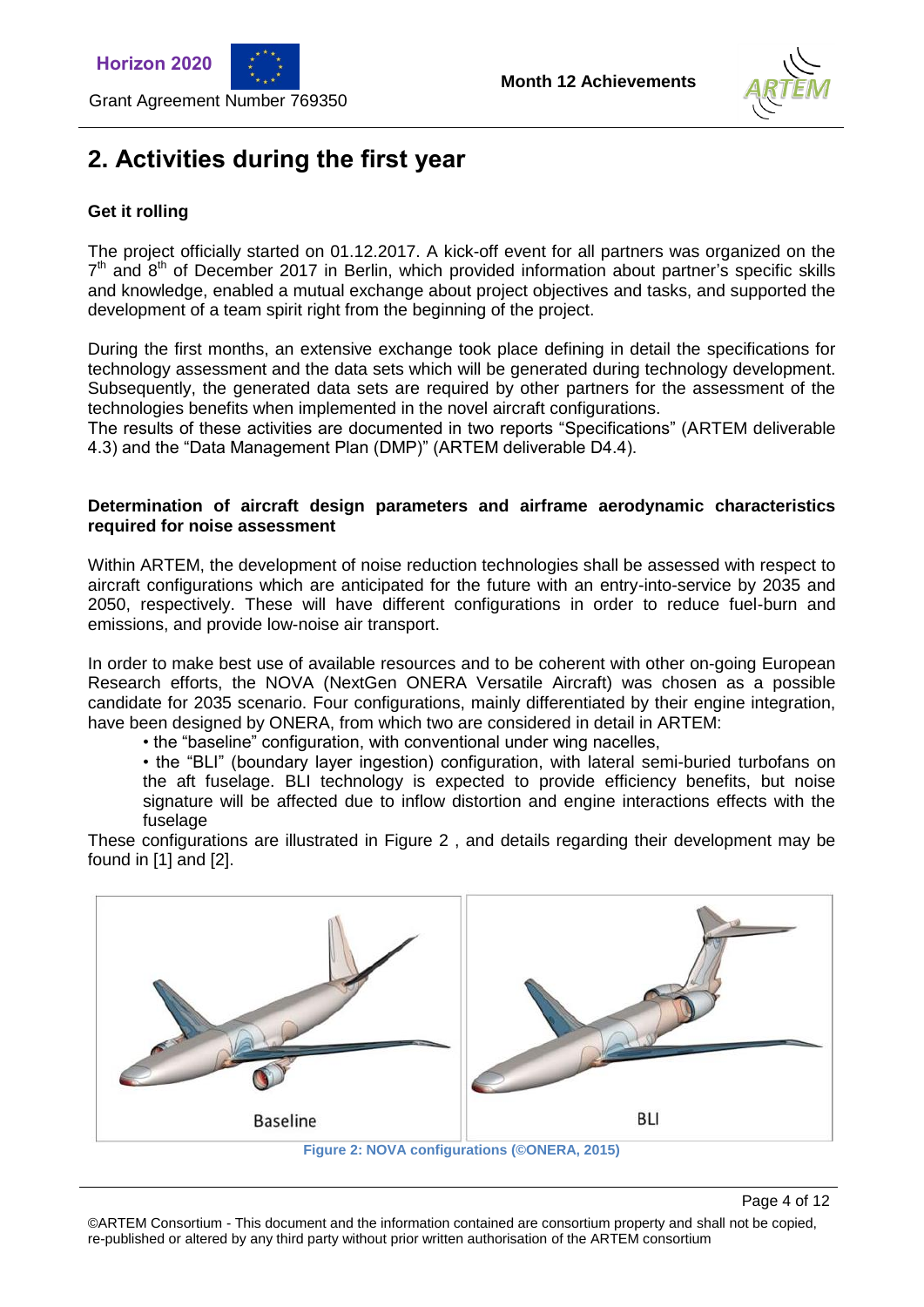





The "baseline" serves as a rather classical "tube and wing" reference, and the BLI, as an innovative aircraft considered for a mid-term time-frame of 2035 entry-into-service.

The geometry of the airframe and additional data was provided by ONERA to involved partners. Since not all configuration data could be shared with ARTEM project partners due to ongoing ONERA research activities and respective intellectual property rights, the NASA Source Diagnostic Test (SDT) engine was chosen for the respective configurations by TU Delft being responsible for the numerical assessment of the associated noise signature of the BLI configuration.

The SDT nacelle intake length has been increased to match the original NOVA intake and fan axial locations, and the whole engine has been scaled up to fit with the NOVA nacelle diameter. It has then been integrated on the NOVA fuselage to create the BLI configuration [\(Figure 3\)](#page-4-0). In order to avoid strong blade and duct flow separation in the BLI case, four S-ducts geometry have been designed.



**Figure 3: SDT low-noise fan stage with modified nacelle (left) and nacelle integration on NOVA fuselage with an s-duct (right) (© TU Delft, 2018)**

<span id="page-4-0"></span>Both isolated NASA/SDT with modified nacelle and BLI configurations have been simulated by PowerFLOW®. Aerodynamic and aeroacoustic analyses have been done, showing very different behaviour between both cases, and in particular an important cut-off effect in the S-duct that makes the BLI engine quieter than the isolated one in the front direction, while wave scattering at the nozzle makes it noisier in the rearward direction [\(Figure 4\)](#page-4-1). Analyses are still on-going.



#### <span id="page-4-1"></span>*Configuration analysis for 2050 candidates BOLT and REBEL*

Two other aircraft configurations will be considered for the assessment of low-noise technologies in ARTEM for the 2050 time-frame. BOLT – a Blended wing body with Optimized Low-noise Technologies - is considered the best candidate, within skyline 2050, for long range commercial routes using conventional UHBR engines (BPR>16). The conceptual optimization is based on a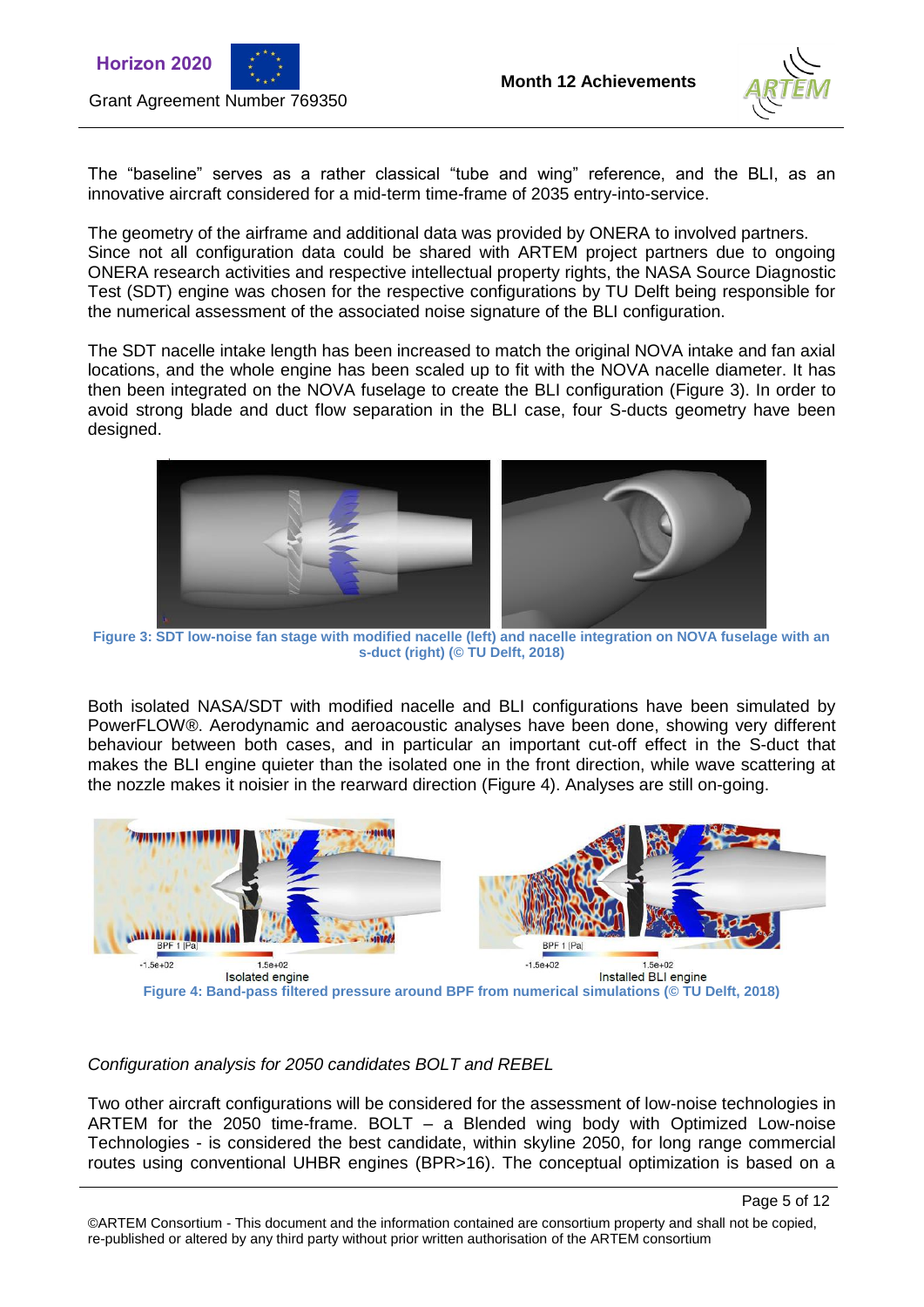



Page 6 of 12

typical long haul mission profile, including the estimate of the noise emission using low and midaccuracy noise models. The optimization will take into account the expected effect at aircraft level of those LNT for which noise reduction estimates are available. The analysis will include the influence of the uncertainties on the noise reduction actually achievable through the technological development of the LNT from the proof-of-concept to the production level, in order to guarantee the robustness of the design in the 2050 horizon.

In parallel, a design of a REBEL – a REgional Blended-wing-body ELectric-propelled – is considered as disruptive air concept, devoted to medium range commercial routes. In particular, the analysis of this new concept will take into account several parameters as: the hybrid-partially electric propulsion system, the size and the number of the propellers needed and the related distribution along the aircraft (REBEL-HEP). This kind of vehicle represents a different version of the "classical" Blended-Wing-Body (BWB) due the specific properties of the propulsion system. The baseline configurations equipped with conventional technologies and engines (REBEL-C) will be firstly analysed in terms of performance and noise based on low order models.

REBEL should carry 100 passengers on a range of 900 nm, the BOLT is a long haul concept sized for a 400 passengers payload.

|                           |                          | <b>BOLT</b> | <b>REBEL</b> |
|---------------------------|--------------------------|-------------|--------------|
| Range                     | nmi                      | 5500        | 900          |
| <b>Payload</b>            | #pax                     | 400         | 100          |
| <b>Cruise altitude</b>    | ff                       | 43000       | 25000        |
| <b>Cruise Mach number</b> | $\overline{\phantom{0}}$ | 0.84        | 0.50         |

The initial analysis was performed by UROMA3 using the in-house tool FRIDA (Framework for Innovative Design in Aeronautics), capable of multi-objective, multidisciplinary optimization of design and operations of innovative concepts under environmental constraints.

In order to account also for hybrid electric propulsion of REBEL (REBEL-HEP), a preliminary weight estimation procedure has been implemented in the tool, which accounts for conventional and hybrid propulsion systems. Secondly, the weights breakdown module has been adapted to enhance the estimation of the landing gear system and electrical components. The drag module has been modified to consider multi-patches geometry, as for the Blended-Wing-Body designed by three main patches. Finally, optimization objectives and constraints have been formulated based on the relevant variables.

Within 2018, the configuration definition and optimization of BOLT and REBEL has been achieved. Starting from the mission requirements, the preliminary weight estimation has been carried out in addition to the inner layout definition and the isolated wing structural analysis. The aerodynamic assessment has been performed using the zero-th order boundary element solution of the integral equation for quasi-potential flows. For all the configurations, the performance analysis ensured the flight correct properties in terms of attitudes for each mission phase, ground distances, as well as stall speeds.

Optimisation problems have been performed in order to obtain optimised layouts for BOLT, REBEL-C and REBEL-HEP: objectives are related to aircraft performances (glide ratio and weight), whereas the constraints pertain both geometrical characteristics and aerodynamics.

It has been noted that a unique compromise solution for both REBEL configuration could be picked, as the approximated Pareto frontiers, in the design space, turn out to be close to each other.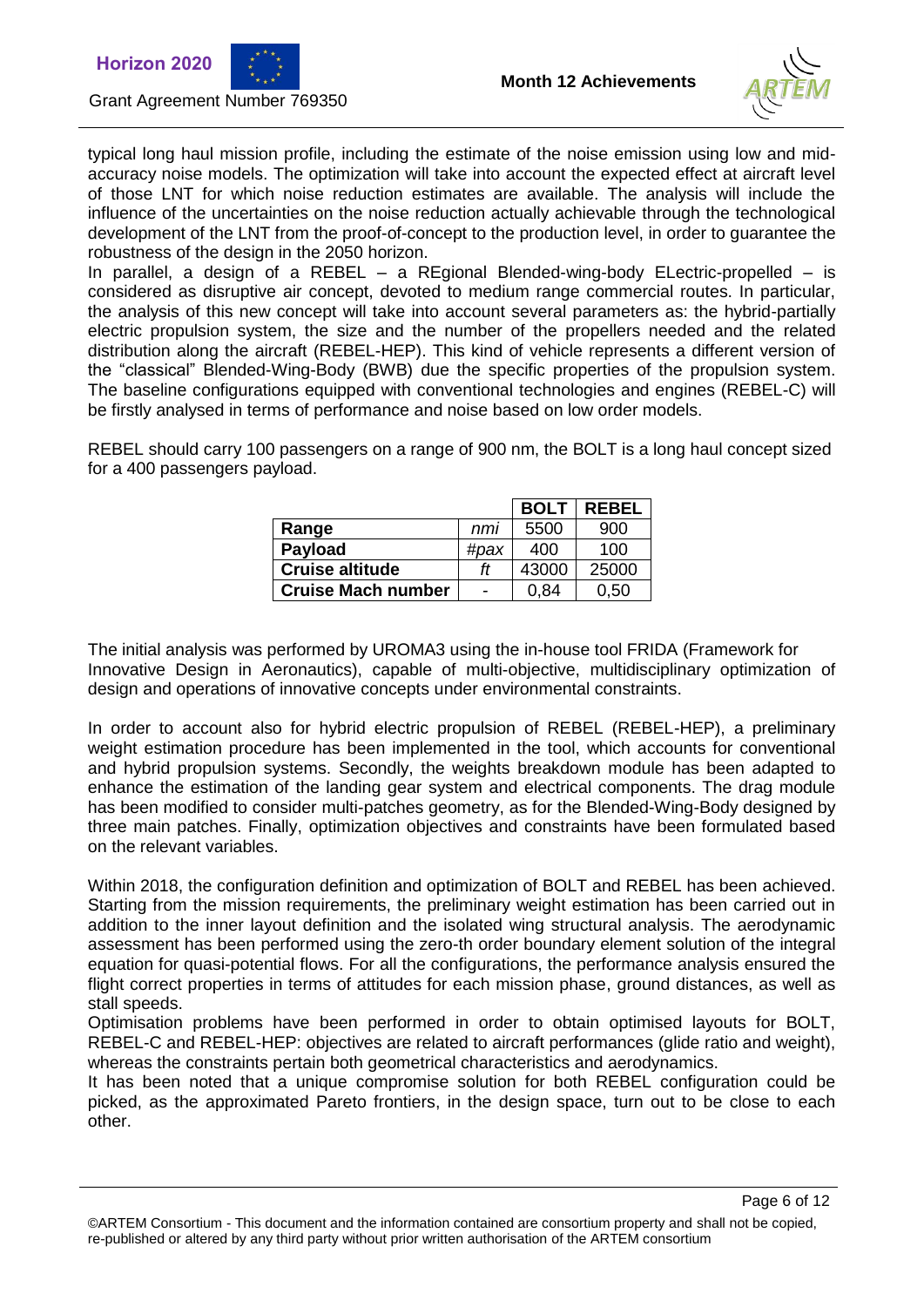





Page 7 of 12



**Figure 5: BOLT - optimized layout and main performance characteristics (©UNIROMA3, 2018)**

| <b>Stall speed</b>                | <b>Take-off</b> | m/s      | 73,1  |
|-----------------------------------|-----------------|----------|-------|
|                                   | Mid-cruise      | m/s      | 152,3 |
|                                   | Landing         | m/s      | 55,8  |
| Average cruise efficiency         |                 |          | 21,8  |
| <b>Mid-cruise wing load</b>       |                 | $kq/m^2$ | 306   |
| Mid-cruise thrust to weight ratio |                 |          | 0,046 |

#### **Design of experiments, setup of simulations, definition of configurations**

In the other work packages concerned with individual noise reduction technologies, several activities have taken place defining configurations and geometries that will be considered. Test rigs and numerical simulations have been set-up.

WP1 activities include (limited selection):

- Improvement of liner test facility of NLR, including high SPL low frequency sound source
- Construction, manufacturing and initial test of wind-tunnel extension for novel liner concept at DLR (see [Figure 6\)](#page-7-0)
- Preparation of preliminary experiments for future liner concepts (COMOTI, CNRS/LAUM)
- Preparation of test facility (CNRS/LAUM)
- Assessment of meta-material surface properties for aero-acoustic application, specifically for change of reflection directivity for aero-engine inlets (CIRA/UNIROMA3)
- Model experiments on jet noise shielding (TSAGI)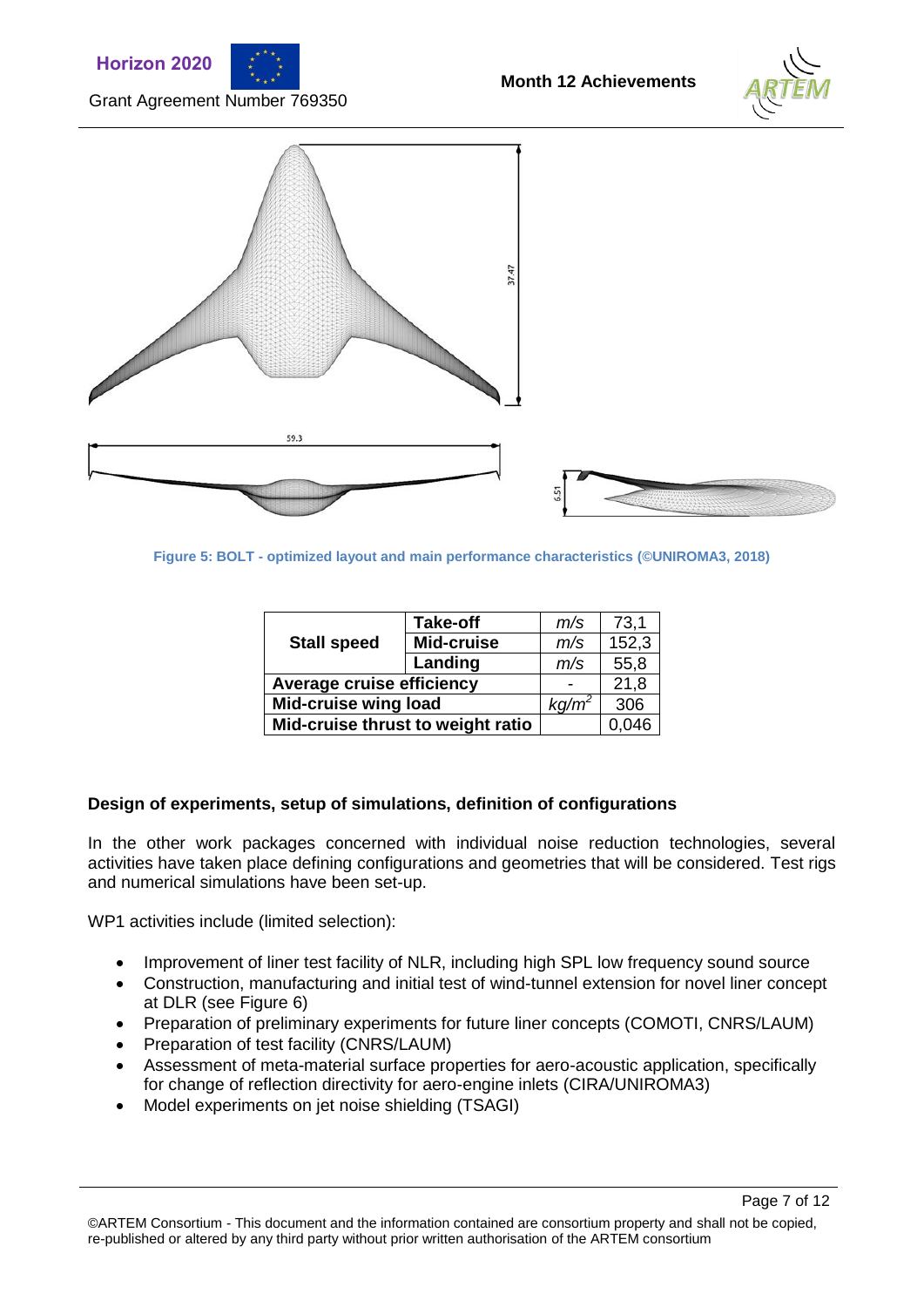







**Figure 6: Photography of the acoustic test rig and schematic description of measurement setup at DLR**

<span id="page-7-0"></span>WP2 activities include (limited selection):

- Setup of wind-tunnel test incl. model preparation for aero-acoustic measurements on flat plates with and without surface treatments (U Bristol)
- Numerical simulations of LEISA2 high-lift-device setup (DLR, ONERA)
- Numerical (DLR) and experimental work (TSAGI) on installation effects of jet noise
- Definition of landing gear (LG) configuration to be considered for model testing, numerical simulations and low-noise optimization (DLR, Airbus, U Southampton), see Figure 7
- Definition of the setup for wind-tunnel experiments on clocking and other interaction effects of several model propellers (VKI, Pipistrel, INCAS)





Classical high-lift wing Closed-coupling with belly



Blended wing body

**Figure 7: Sketches of wind tunnel models for landing-gear installation noise**

Activities listed here only in short bullet points will be introduced in more depth in future issues of the projects publishable summaries.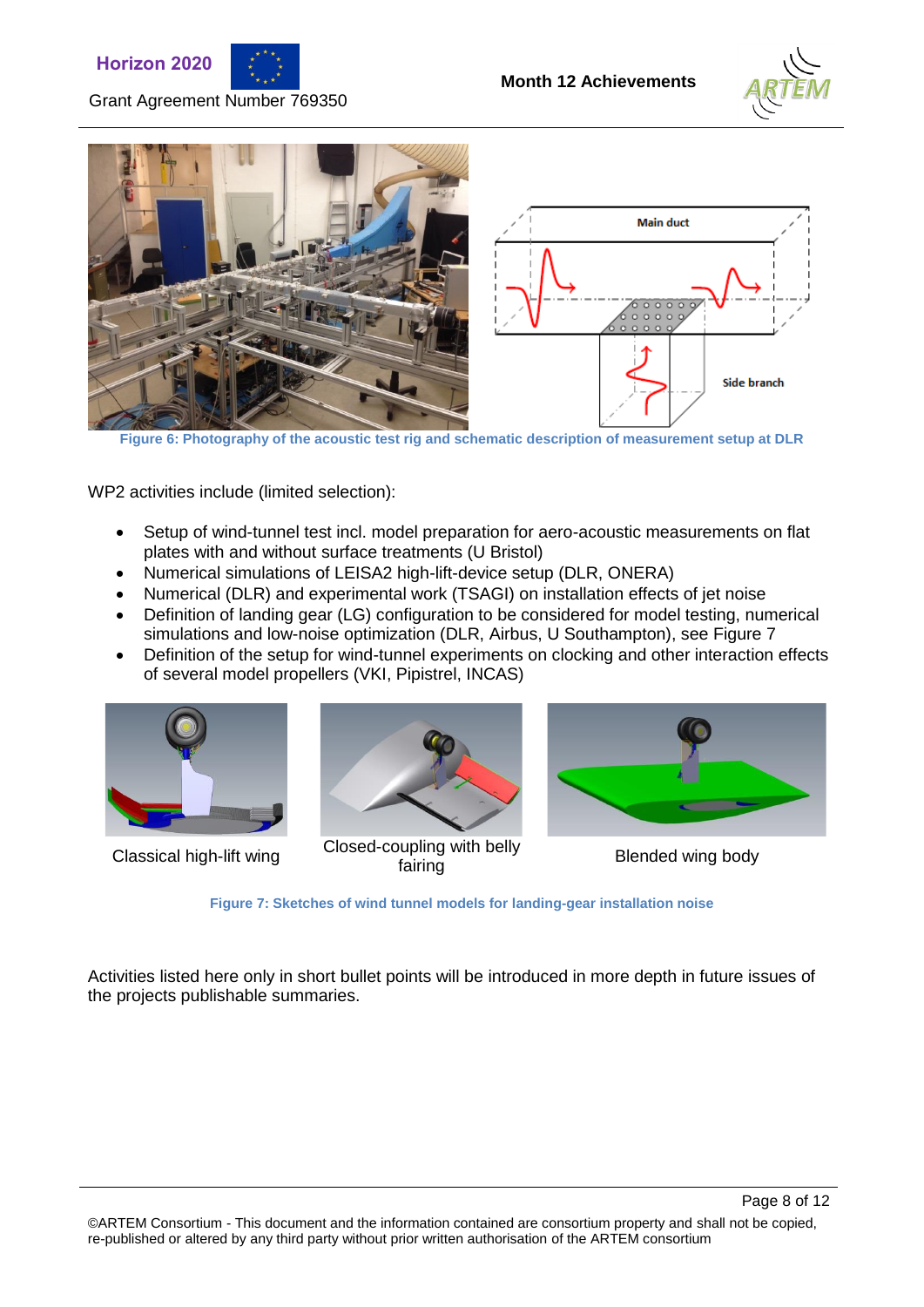



Page 9 of 12

# **3. Dissemination activities**

Grant Agreement Number 769350

Project progress and results are frequently published in order to inform the scientific community and partners from aerospace industry about the project progress.

The project has been introduced to **aerospace and aircraft noise community** at following ocassions:

- 7th EASN International Conference on Innovation in European Aeronautics Research (26.- 28.09.2017)
- Aerospace Europe CEAS 2017 Conference, Bucharest/Romania (16.-20.10.2017)
- ["EU Aviation Research Policy on Noise" workshop \(16.01.2018\)](http://ec.europa.eu/research/index.cfm?pg=events&eventcode=B80E68D2-FDCC-5E05-822E0CA15367976F)
- Full Network-Meeting of "European Aviation Noise Research Network" supported by ANIMA global coordination task, Amsterdam/The Netherlands, 5.09.2018

### **Scientific publications:**

- Pieren, R., Bertsch, L., Blinstrub, J., Schäffer,B., & Wunderli, J.M. (2018). Simulation process for perception-based noise optimization of conventional and novel aircraft concepts. In *2018 AIAA Aerospace Sciences Meeting* (p. 0266).
- 22nd CEAS work shop ``Future Aircraft Design and Noise Impact'', Amsterdam/The Netherlands 6.-7.09.2018 (only ARTEM related presentations):
	- o Keynote presentation by L. Bertsch (DLR) [10 years of joint research at DLR and TU](https://www.nlr.org/wp-content/uploads/2018/09/CEAS-KN1_Bertsch-10-years-of-joint-research-at-DLR-and-TU-Braunschweig-toward-low-noise-aircraft-design-%E2%80%93-what-did-we-achieve.pdf)  [Braunschweig toward low-noise aircraft design –](https://www.nlr.org/wp-content/uploads/2018/09/CEAS-KN1_Bertsch-10-years-of-joint-research-at-DLR-and-TU-Braunschweig-toward-low-noise-aircraft-design-%E2%80%93-what-did-we-achieve.pdf) what did we achieve
	- o U. Iemma (UniRomaTre) [Metamodels based on deterministic and stochastic radial](https://www.nlr.org/wp-content/uploads/2018/09/CEAS-p13_Iemma-Metamodels-based-on-deterministic-and-stochastic-radial-basis-functions-for-engine-noise-shielding-of-innovative-aircraft.pdf)  [basis functions for engine noise shielding of innovative aircraft](https://www.nlr.org/wp-content/uploads/2018/09/CEAS-p13_Iemma-Metamodels-based-on-deterministic-and-stochastic-radial-basis-functions-for-engine-noise-shielding-of-innovative-aircraft.pdf)
	- o G. Romani (TU Delft) [Simulation of Boundary Layer Ingestion Fan Noise for NOVA](https://www.nlr.org/wp-content/uploads/2018/09/CEAS-p12_Romani-Simulation-of-Boundary-Layer-Ingestion-Fan-Noise-for-NOVA-Aircraft-Configuration.pdf)  **[Aircraft Configuration](https://www.nlr.org/wp-content/uploads/2018/09/CEAS-p12_Romani-Simulation-of-Boundary-Layer-Ingestion-Fan-Noise-for-NOVA-Aircraft-Configuration.pdf)**
	- o L. Rego (TU Delft) [Lattice-Boltzmann Computations of Jet-Installation Noise](https://www.nlr.org/wp-content/uploads/2018/09/CEAS-p24_Rego-Lattice-Boltzmann-Computations-of-Jet-Installation-Noise.pdf)
- Centracchio, F., Rossetti, M. and Iemma, U., "Approach to the Weight Estimation in the Conceptual Design of Hybrid-Electric-Powered Unconventional Regional Aircraft" Hindawi, Journal of Advanced Transportation, Volume 2018, Article ID 6320197, https://doi.org/10.1155/2018/6320197

Further publications are in preparation and have been submitted for review to 25th AIAA/CEAS Aeroacoustics Conference (Aeroacoustics 2019) to be held in May 2019 in Delft/The Netherlands and national events (e.g. DAGA 2019 - Jahrestagung für Akustik in Rostock/Germany)

#### **Other publications:**

 The project and its objectives were introduced in "Aircraft noise: an emerging environmental issue", PLATINUM magazine, New business media, Milano/Italy, issue 31, July 2018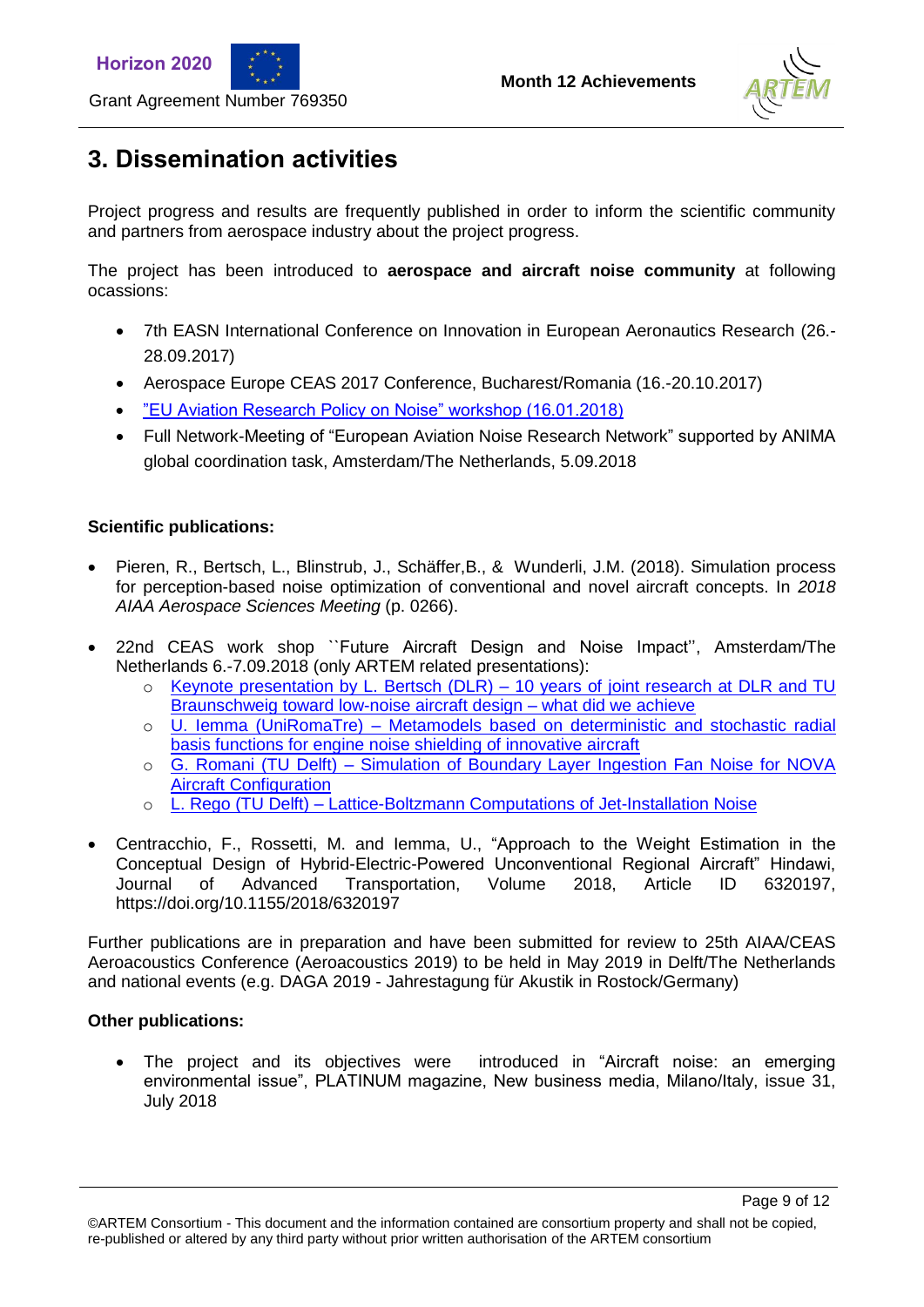





# **4. Online ressources**

Grant Agreement Number 769350

The **ARTEM website** is accessible at**:** www.dlr.de/ARTEM



- ARTEM at the EC information site (CORDIS): <https://cordis.europa.eu/project/rcn/212367/en>
- Project fiche of ARTEM at the INEA site: <https://ec.europa.eu/inea/en/horizon-2020/projects/h2020-transport/aviation/artem>

#### **LINKS:**

- Coordination Action for European Noise Research within H2020 project ANIMA: <https://anima-project.eu/what-does-anima-do/global-co-ordination/>
- Future Sky initiative of EREA: <http://www.futuresky.eu/projects/quiet-air-transport>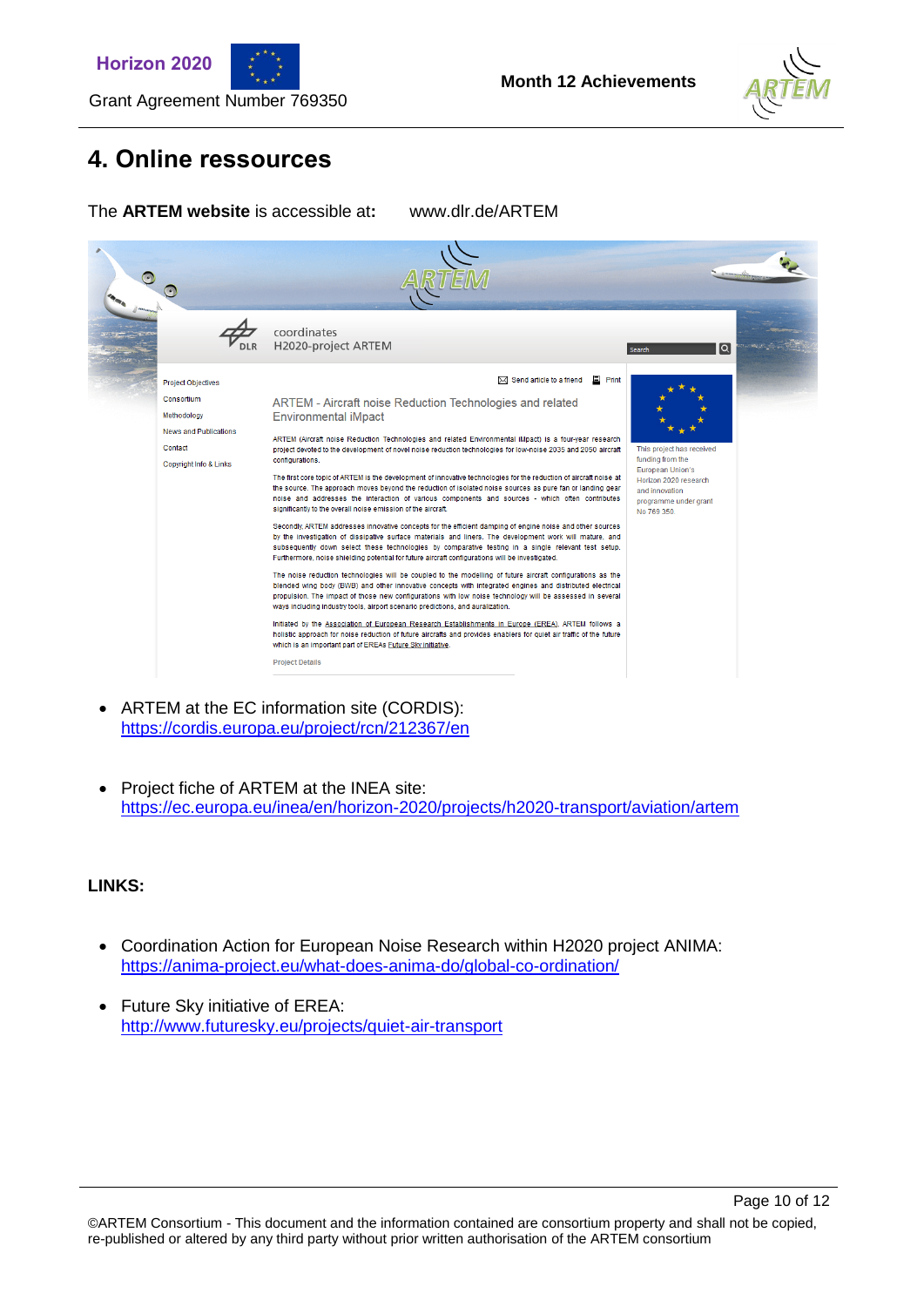





### **5. Contact for further information**

The project is coordinated by the German Aerospace Center (DLR), Dept. Engine Acoustics.

Inquiries should be directed to

Grant Agreement Number 769350

Dr.-Ing. Karsten Knobloch German Aerospace Center (DLR) Institute of Propulsion Technology | Engine Acoustics Mueller-Breslau-Str. 8 | 10623 Berlin | Germany

Mail to: [artem@dlr.de](mailto:artem@dlr.de)

#### **Project supervision at the European Commission:**

Innovation and Networks Executive Agency (INEA) Chaussée de Wavre 910 W910 03/60 B-1049 Brussels, Belgium

### **6. Acknowledgements**



This project has received funding from the European Union's Horizon 2020 research and innovation programme under grant No 769 350.

ARTEM and other projects within the MG1-2-2017 call "Reducing Aviation Noise" were initiated by the EREA "Future Sky" initiative.